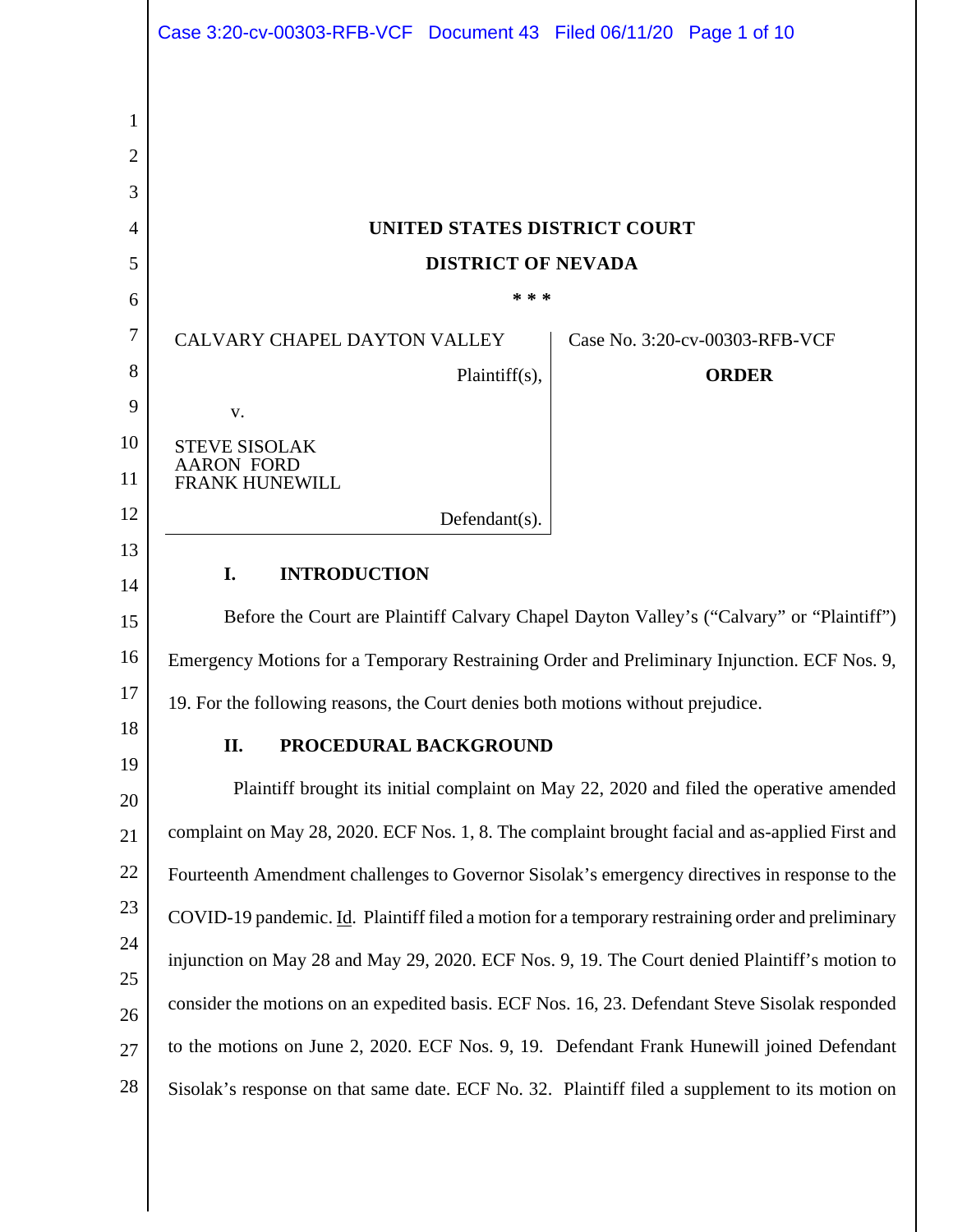June 4, 2020 and Defendant Sisolak responded on June 7, 2020. ECF Nos. 38, 39. The Court held a hearing on the motions on June 9, 2020. This written order now follows.

3 4

5

6

7

8

9

10

11

12

13

1

2

# **III. FACTUAL BACKGROUND**

The Court makes the following findings of fact. Calvary Chapel Dayton Valley is a Christian church in Dayton, Nevada that has operated since February 5, 2006. Calvary believes that the Bible commands Christians to gather together in person for corporate prayer and worship. On March 16, 2020, in response to the ongoing coronavirus pandemic, Calvary suspended inperson worship services. However, Calvary sincerely believes that online services and drive-in services thwart the Bible's requirement of in-person services for corporate worship, and some church attendees do not have internet access and therefore are not able to participate in online services. Calvary therefore wishes to resume in-person services.

14 15 16 17 18 19 20 21 22 23 24 25 26 On May 26, 2020, Defendant Governor Sisolak announced that Nevada would enter "Phase Two" of its reopening. To that end, he issued Emergency Directive 021 on May 28, 2020 (hereinafter the "Emergency Directive" or "Directive"). The Emergency Directive permits several categories of business and social activity to resume, subject to different restrictions. For example, Section 10 of the directive prohibits gatherings in groups of more than fifty people in any indoor or outdoor areas. Emergency Directive 021, § 10. Communities of worship and faith-based organizations are allowed to conduct in-person services so long as no more than fifty people are gathered, while respecting social distancing requirements. Id. at § 11. Section 20 similarly limits movie theaters to a maximum of fifty people. <u>Id.</u> at §20. Section 35 of the Emergency Directive allows casinos to reopen at 50% their capacity and subject to further regulations promulgated by the Nevada Gaming Control Board. Id. at § 35.

- 27
- 28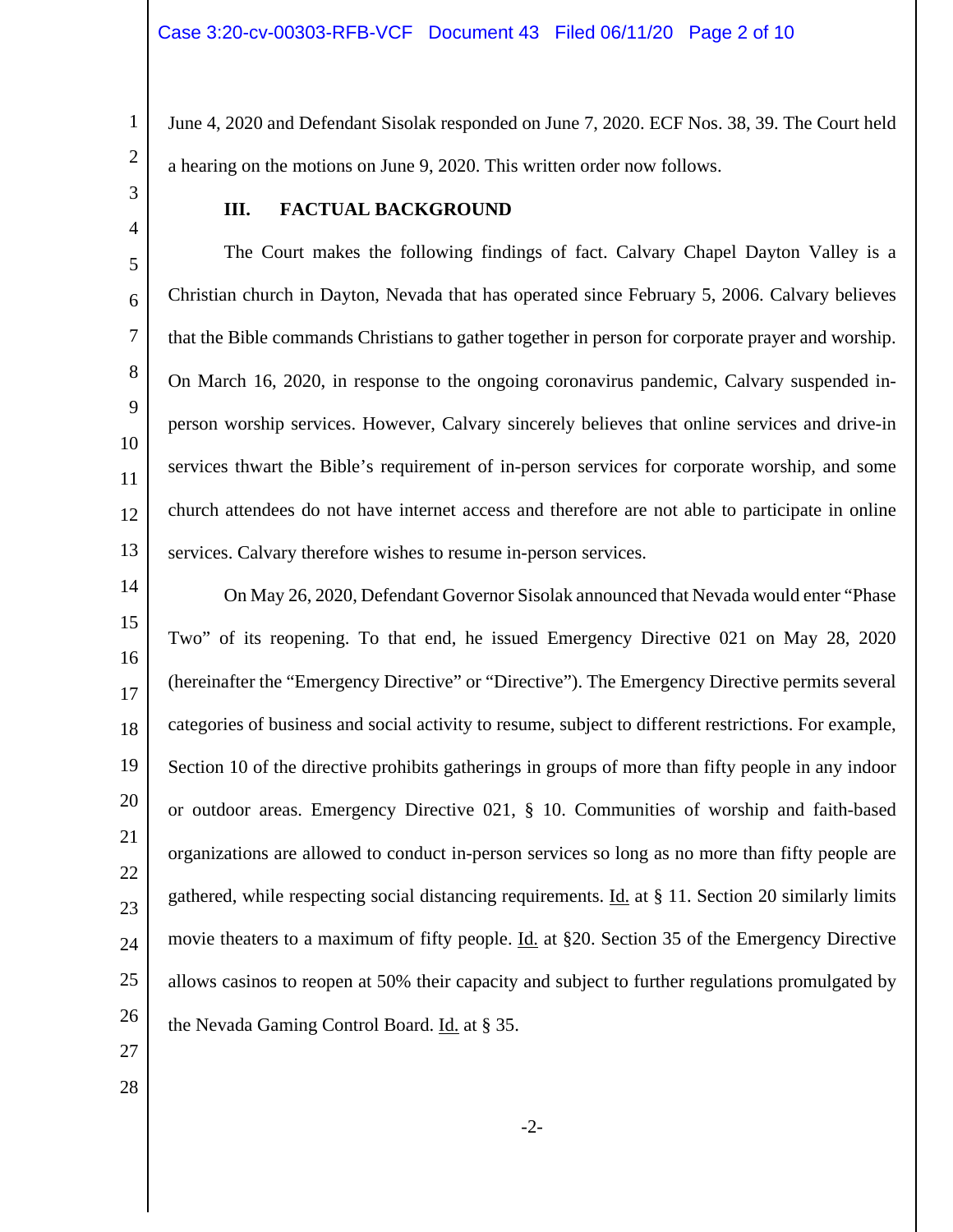### **IV. LEGAL STANDARD**

2 3 4 5 6 7 8 9 10 11 12 13 14 15 16 17 18 19 The analysis for a temporary restraining order is "substantially identical" to that of a preliminary injunction. Stuhlbarg Intern. Sales Co, Inc. v. John D. Brush & Co., Inc., 240 F.3d 832, 839 n.7 (9th Cir. 2001). A preliminary injunction is "an extraordinary remedy that may only be awarded upon a clear showing that the plaintiff is entitled to such relief." Winter v. Natural Res. Def. Council, Inc., 555 U.S. 7, 22 (2008). To obtain a preliminary injunction, a plaintiff must establish four elements: "(1) a likelihood of success on the merits, (2) that the plaintiff will likely suffer irreparable harm in the absence of preliminary relief, (3) that the balance of equities tips in its favor, and (4) that the public interest favors an injunction." Wells Fargo & Co. v. ABD Ins.  $&$ Fin. Servs., Inc., 758 F.3d 1069, 1071 (9th Cir. 2014), as amended (Mar. 11, 2014) (citing Winter, 555 U.S. 7, 20 (2008)). A preliminary injunction may also issue under the "serious questions" test. Alliance for the Wild Rockies v. Cottrell, 632 F.3d 1127, 1134 (9th Cir. 2011) (affirming the continued viability of this doctrine post-Winter). According to this test, a plaintiff can obtain a preliminary injunction by demonstrating "that serious questions going to the merits were raised and the balance of hardships tips sharply in the plaintiff's favor," in addition to the other Winter elements. Id. at 1134-35 (citation omitted).

20

1

# **V. DISCUSSION**

21 22 23 24 25 The Court denies the motions because it finds that Plaintiff has not demonstrated a likelihood of success on its First Amendment Free Exercise claim. The Court examines both the facial and as-applied challenges to the Emergency Directive. The Court incorporates by reference its findings made on the record, which shall be construed consistent with this written ruling.

- 26
- 27
- 28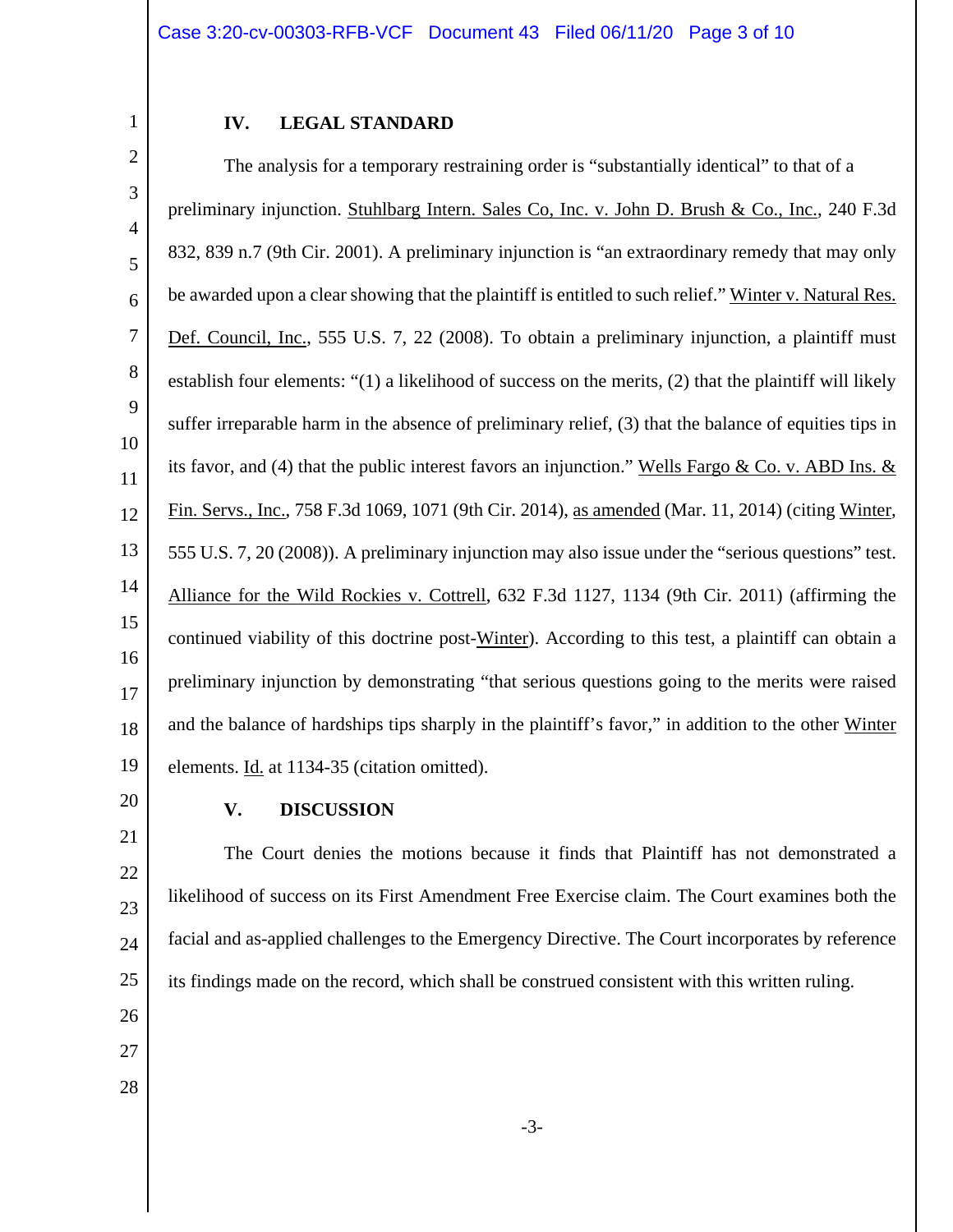#### **a. Facial Challenge**

1

2

3

4

5

6

7

8

9

10

16

The Free Exercise Clause of the First Amendment provides that "Congress shall make no law respecting an establishment of religion or prohibiting the free exercise thereof." Am. Family Ass'n, Inc v. City & Cty. of San Francisco, 277 F.3d 1114, 1123 (9th Cir. 2002) (citing U.S. Const. amend. I). A regulation or law violates the Free Exercise clause when it is neither neutral nor generally applicable, substantially burdens a religious practice, and is not justified by a substantial state interest or narrowly tailored to achieve that interest. Id. (citing Church of Lukumi Babalu Aye, Inc. v. Hialeah, 508 U.S. 520, 531 – 32 (1993)).

11 12 13 14 15 The Constitution principally entrusts "[t]he safety and the health of the people" to the politically accountable officials of the States "to guard and protect." Jacobson v. Massachusetts, 197 U. S. 11, 38 (1905). When state officials "undertake[ ] to act in areas fraught with medical and scientific uncertainties," their latitude "must be especially broad." Marshall v. United States, 414 U. S. 417, 427 (1974).

17 18 19 20 21 22 23 24 25 26 27 28 The Supreme Court examined the relationship between COVID-19 related executive orders and the Free Exercise Clause in its recent order in South Bay United Pentecostal Church v. Newsom, No. 19A1044, 2020 WL 2813056 (May 29, 2020). In South Bay, the Supreme Court denied an application for injunctive relief enjoining enforcement of a portion of the California governor's executive order to limit the spread of COVID-19. Id. The order limited attendance at places of worship to 25% of building capacity or a maximum of 100 attendees. Id. at 1. The Supreme Court found that the restrictions appeared consistent with the Free Exercise Clause of the First Amendment. Id. Chief Justice Roberts first noted that "[s]imilar or more severe restrictions apply to comparable secular gatherings, including lectures, concerts, movie showings, spectator sports, and theatrical performances, where large groups of people gather in close proximity for

-4-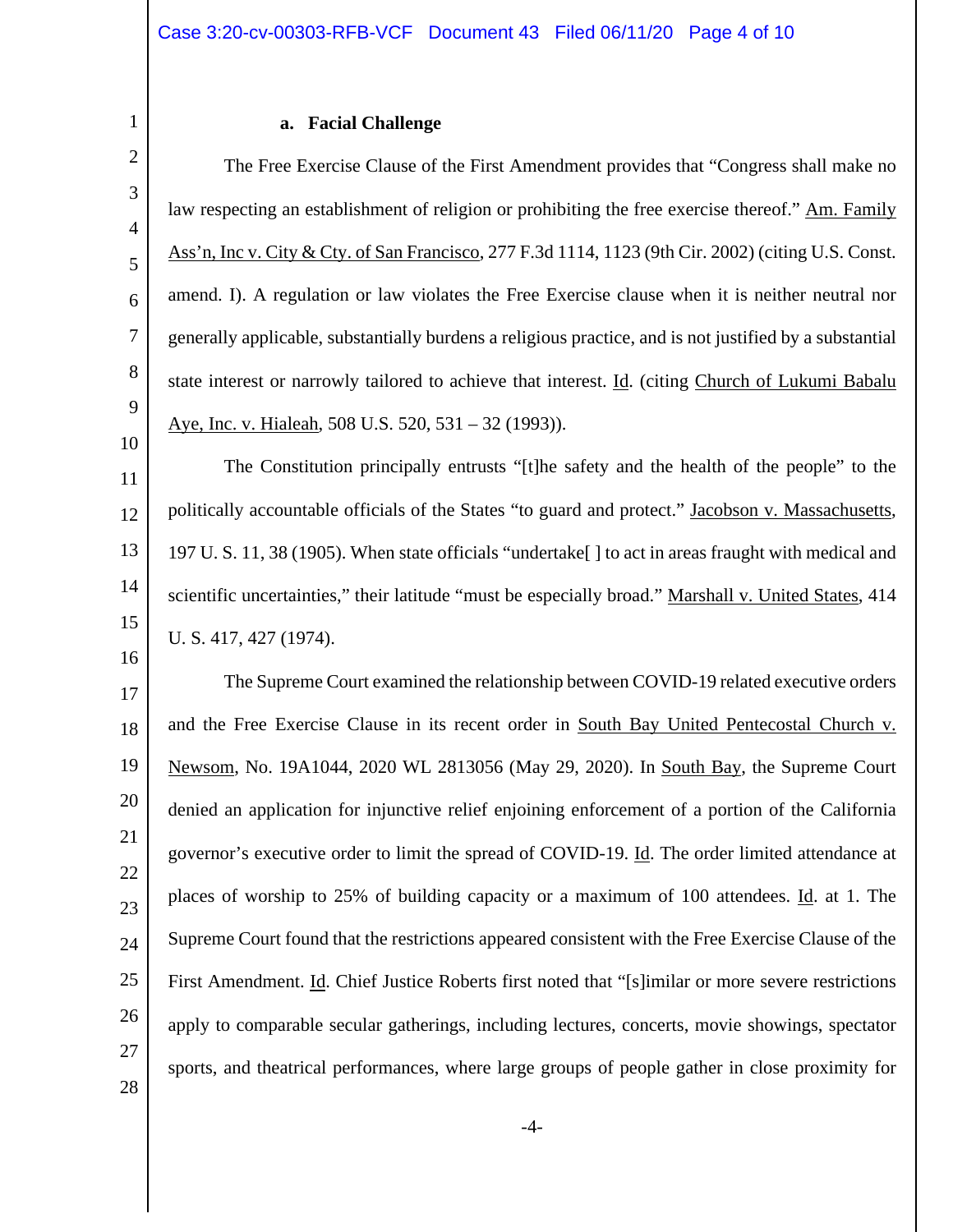#### Case 3:20-cv-00303-RFB-VCF Document 43 Filed 06/11/20 Page 5 of 10

extended periods of time." Id. Chief Justice Roberts then explained that the "[o]rder exempts or treats more leniently only dissimilar activities, such as operating grocery stores, banks or laundromats, in which people neither congregate in large groups nor remain in close proximity for extended periods." Id. Finally, Chief Justice Roberts concluded that, "[t]he precise question of when restrictions on particular social activities should be lifted during the pandemic is a dynamic and fact-intensive matter subject to reasonable disagreement," and that when elected officials "act in areas fraught with medical and scientific uncertainties," their latitude "must be especially broad." Id. (internal citations omitted). "When those broad limits are not exceeded, they should not be subject to second-guessing by an unelected federal judiciary, which lacks the background, competence and expertise to assess public health and is not accountable to the people." Id. (internal citations omitted).

15 16 17 18 The Court finds the holding in South Bay applicable to this case and holds that the Emergency Directive is neutral and generally applicable and does not burden Plaintiff's First Amendment right to free exercise. Consequently, the Court finds that Plaintiff has not demonstrated a likelihood of success on the merits of its claim.

19 20 21 22 23 25 26 27 28 Calvary argues that the Defendants in this case, based upon the plain language of the Emergency Directive, have violated the First Amendment by 'exceeding the limits' of their authority during a public health crisis. Calvary bases its argument on alleged differential treatment between itself and other secular organizations/activities. Calvary points to several secular businesses that it insists engage in comparable activity in which people gather in large groups and remain in close proximity for large periods of time, including casinos, restaurants, nail salons, massage centers, bars, gyms, bowling alleys and arcades, all of which are allowed to operate at 50% of official fire code capacity. Calvary specifically focuses on casinos and includes photos in

1

2

3

4

5

6

7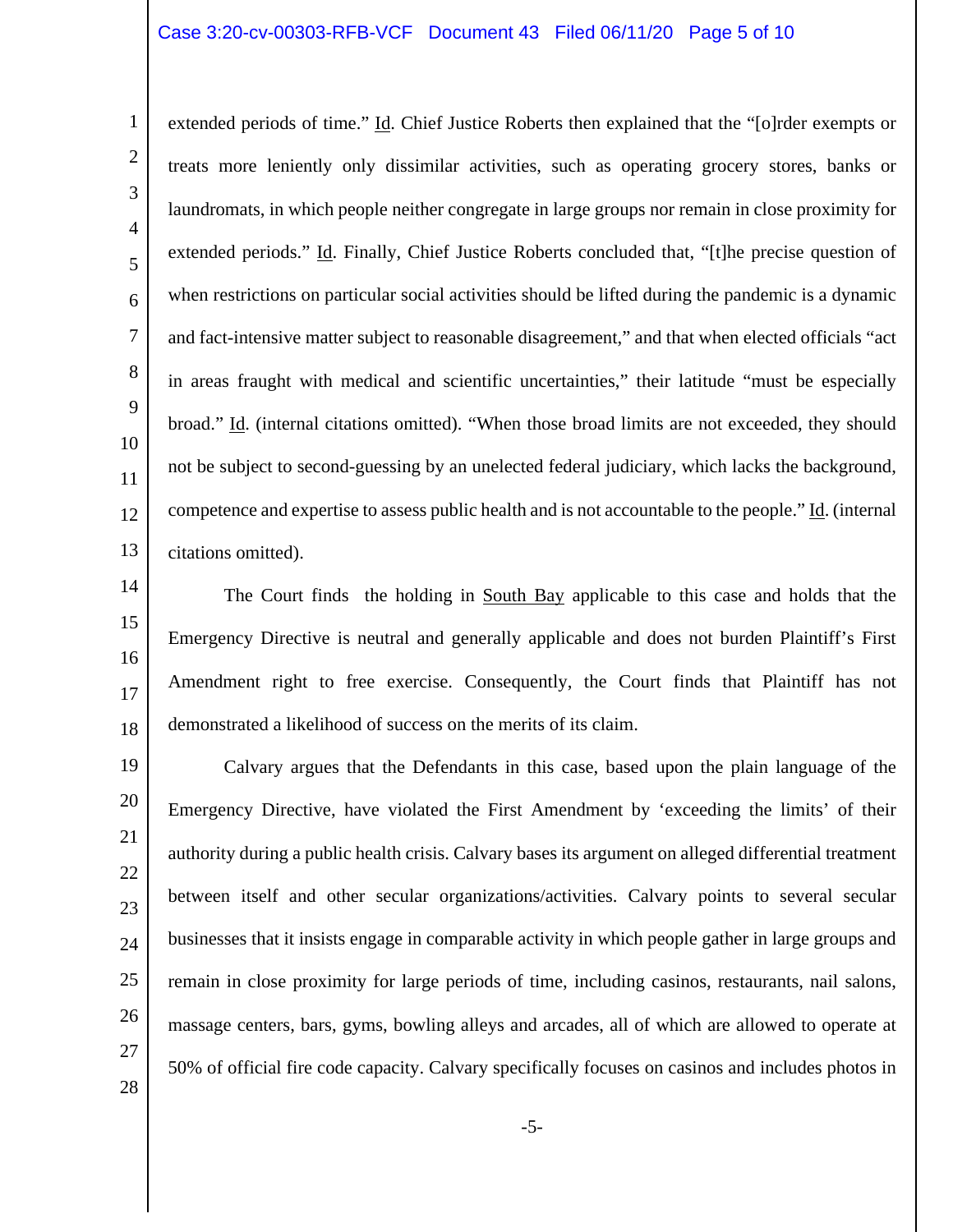its briefing of crowded casino gaming centers, after the state reopened them on June 4. Given that any social behavior increases the risk of covid-19 transmission, Calvary argues, there is no scientific or medical reason to distinguish between places of worship and other comparable activities.

6 7 8 9 10 11 12 13 14 15 16 17 18 19 20 21 22 23 24 25 26 27 28 The Court agrees that church services may in some respects be similar to casinos, in that both are indoor locations in which a large number of people may remain in close proximity for an extended period of time. The Court, however, disagrees that casinos are actually treated more favorably than places of worship. During this phased reopening of Nevada by the Governor, casinos are subject to substantial restrictions and limitations required by the Nevada Gaming Control Board which exist *in addition* to and in conjunction with the requirements and oversight provided by the Emergency Directive. See Emergency Directive, § 35; Addendum to April 21, 2020 Policy Memorandum posted May 29, 2020; 2020-30 Updated Health and Safety Policies for Reopening after Temporary Closure posted May 27, 2020; Health and Safety Policy for the Resumption of Gaming Operations Nonrestricted Licensees posted May 27, 2020; Procedures for Reopening after Temporary Closure Due to COVID-19 posted April 21, 2020, Gaming Control Board. Such additional regulatory policies set forth requirements related not only to the social distancing and placement of table games or slot machines in the casino, for example, but they also set forth requirements regarding training of the employees, financial operations and other internal operations of casinos. Id. These casinos are also subject to regular and explicit inspection of all aspects of the respective casino's reopening plan. Id. Indeed, gaming companies are one of the few categories of organizations in which the directive specifically discusses enforcement and punishment alternatives for violating the directive and concomitant promulgated regulations. Emergency Directive, §35. Casinos are therefore subject to heightened regulation and scrutiny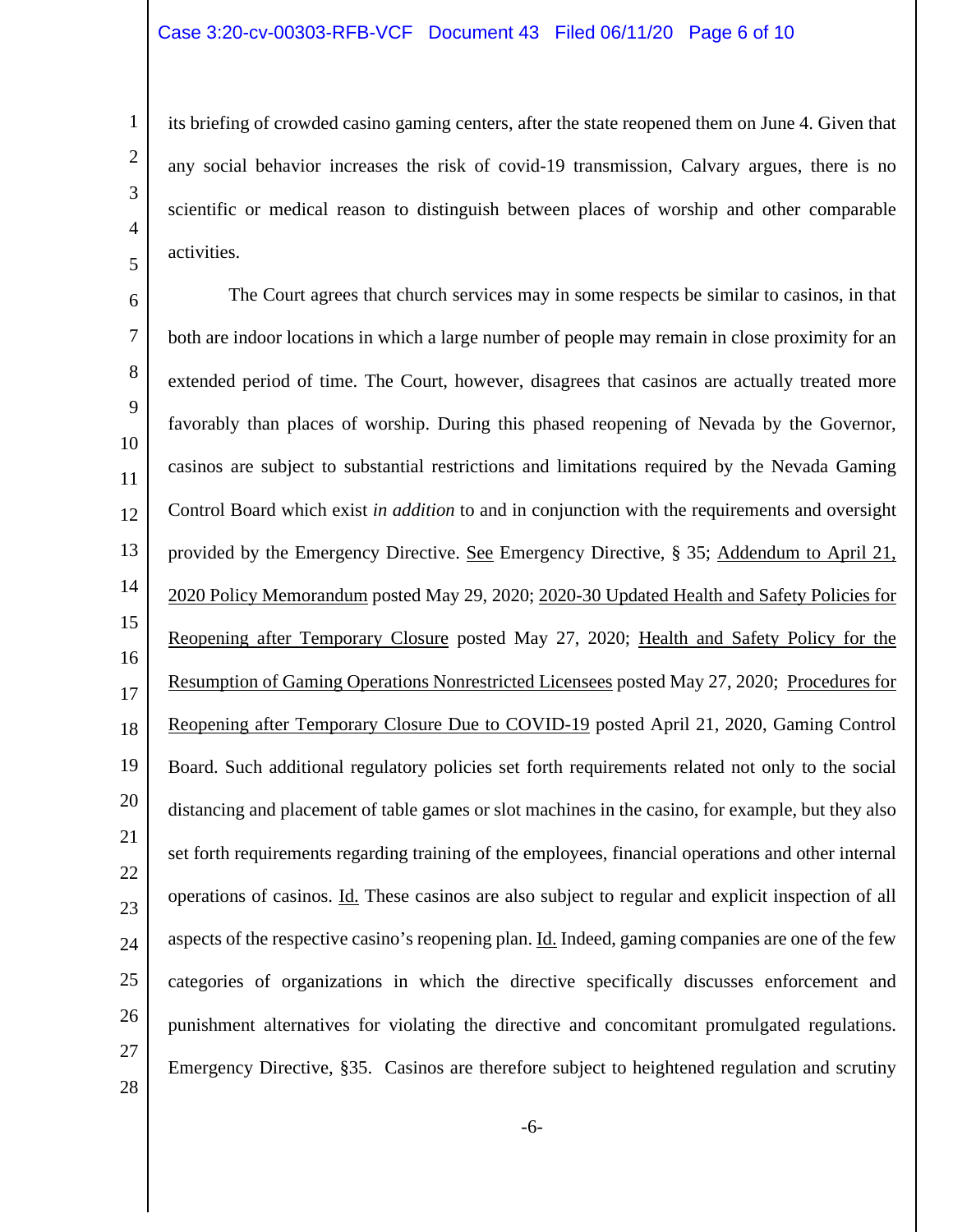#### Case 3:20-cv-00303-RFB-VCF Document 43 Filed 06/11/20 Page 7 of 10

under these guidelines in comparison to churches, regardless of the difference in occupancy cap. The Court finds that while Calvary focuses on the fifty-person cap, it fails to consider the totality of restrictions placed upon casinos in their comparative analysis. Thus, even if the Court were to accept casinos as the nearest point of comparison for its analysis of similar activities and their related restrictions imposed by the Governor, the Court would nonetheless find that casinos are subject to much greater restrictions on their operations and oversight of their entire operations than places of worship.

10 11 12 13 14 15 16 17 18 19 20 21 22 23 24 25 26 27 28 The Court also finds that other secular entities and activities similar in nature to church services have been subject to similar or more restrictive limitations on their operations. The Court notes that church services consist of activities, such as sermons and corporate worship, that are comparable in terms of large numbers of people gathering for an extend period of time to lectures, museums, movie theaters, specified trade/technical schools, nightclubs and concerts. All of these latter activities are also subject to the fifty-person cap or remain banned altogether under Emergency Directive. See Emergency Directive, §§ 20, 22, 27, 30, 32. Given that there are some secular activities comparable to in-person church services that are subject to more lenient restrictions, and yet other activities arguably comparable to in-person church services that are subject to more stringent restrictions, the Court cannot find that the Emergency Directive is an implicit or explicit attempt to specifically target places of worship. Lukumi, 508 U.S. at 534 (striking down city council ordinance that specifically targeted and forbid animal sacrifices made by a particular religious group). Additionally, whether a church is more like a casino or more like a concert or lecture hall for purposes of assessing risk of COVID-19 transmission is precisely the sort of "dynamic and fact-intensive" decision-making "subject to reasonable disagreement," that the Court should refrain from engaging in. South Bay, 2020 WL 2813056, at \* 1. As the Court

-7-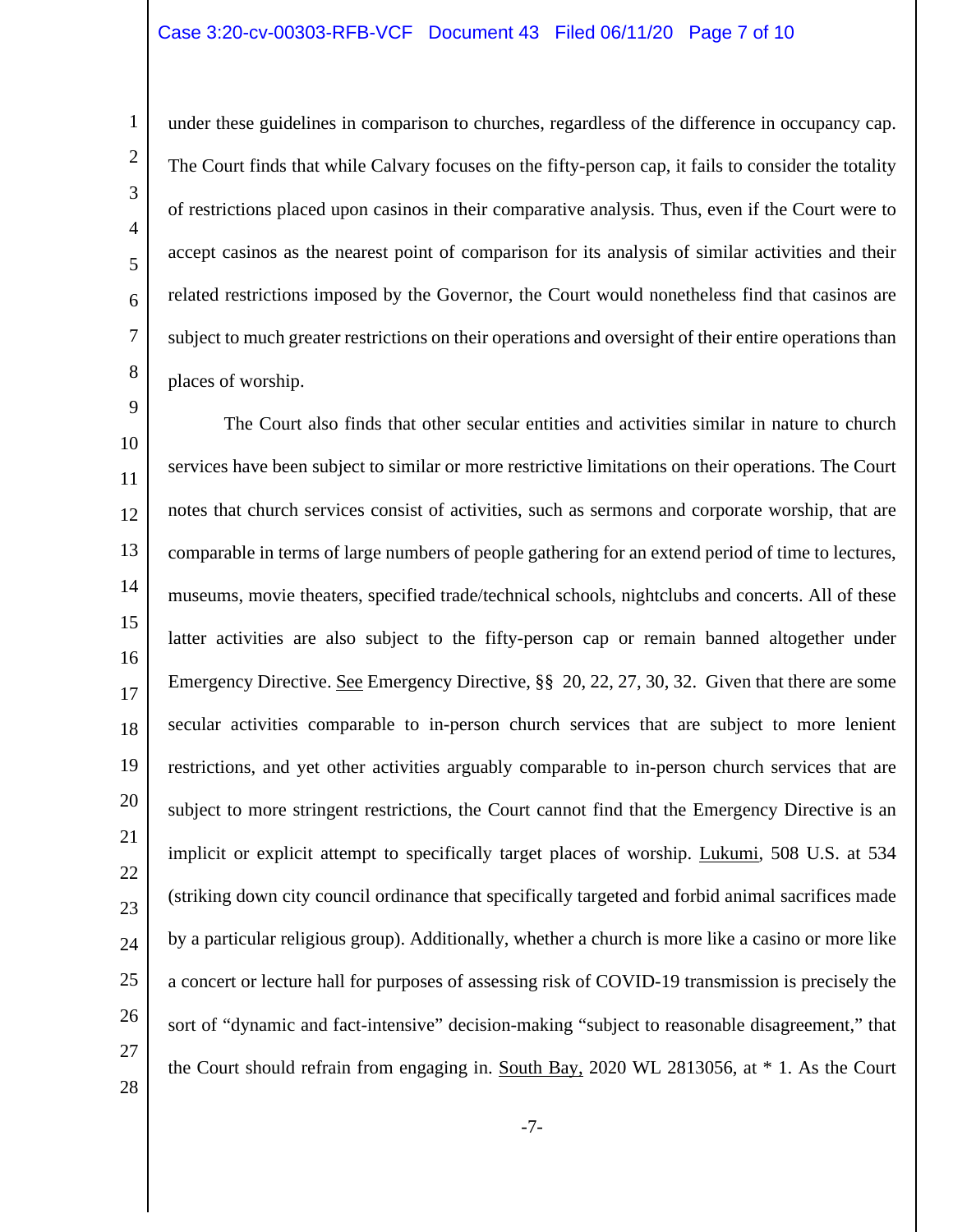finds that the Emergency Directive is neutral and generally applicable, there is no facial Free Exercise challenge, and Calvary has therefore not demonstrated a likelihood of success on the merits of this claim.

5 6

7

8

9

10

11

12

13

1

2

3

4

### **b. As-Applied Free Exercise Challenge: Selective Enforcement**

In its briefing Calvary also brings an as-applied challenge selective enforcement claim. Specifically, Calvary points to statements made by the Governor and the Attorney General regarding recent protests to argue that the section of the Emergency Directive banning more than fifty people from gathering, whether inside or outside, is not being enforced against secular activity. Calvary also includes photographs from casinos which appear to indicate violations of the social distancing requirements of the Directive and photos from Fremont Street in downtown Las Vegas in which it appears that far more than fifty people have gathered.

14 15 16 17 18 19 20 21 22 First, the Court is not persuaded that outdoor protest activity is similar to places of worship in terms of the nature of the activity and its ability to be regulated. Outdoor protests involve dynamic large interactions where state officials must also consider the public safety implications of enforcement of social distancing. That is to say that such enforcement could result in greater harm than that sought to be avoided by the Directive. The choice between which regulations or laws shall be enforced in social settings is a choice allocated generally to the executive, *not* the judiciary, absent clear patterns of unconstitutional selective enforcement.

23 24 25 26 27 28 Moreover, the Court finds that Calvary has not provided a sufficient evidentiary basis for its as-applied challenge. For a selective enforcement claim, it is not enough for Calvary to demonstrate that the directive is intermittently not being enforced against secular activities. Calvary must also demonstrate that Defendants are *only enforcing* the directive against places of worship. See Stormans, Inc v. Wiseman, 794 F.3d 1064, 1083 (9th Cir. 2015) (finding no evidence

-8-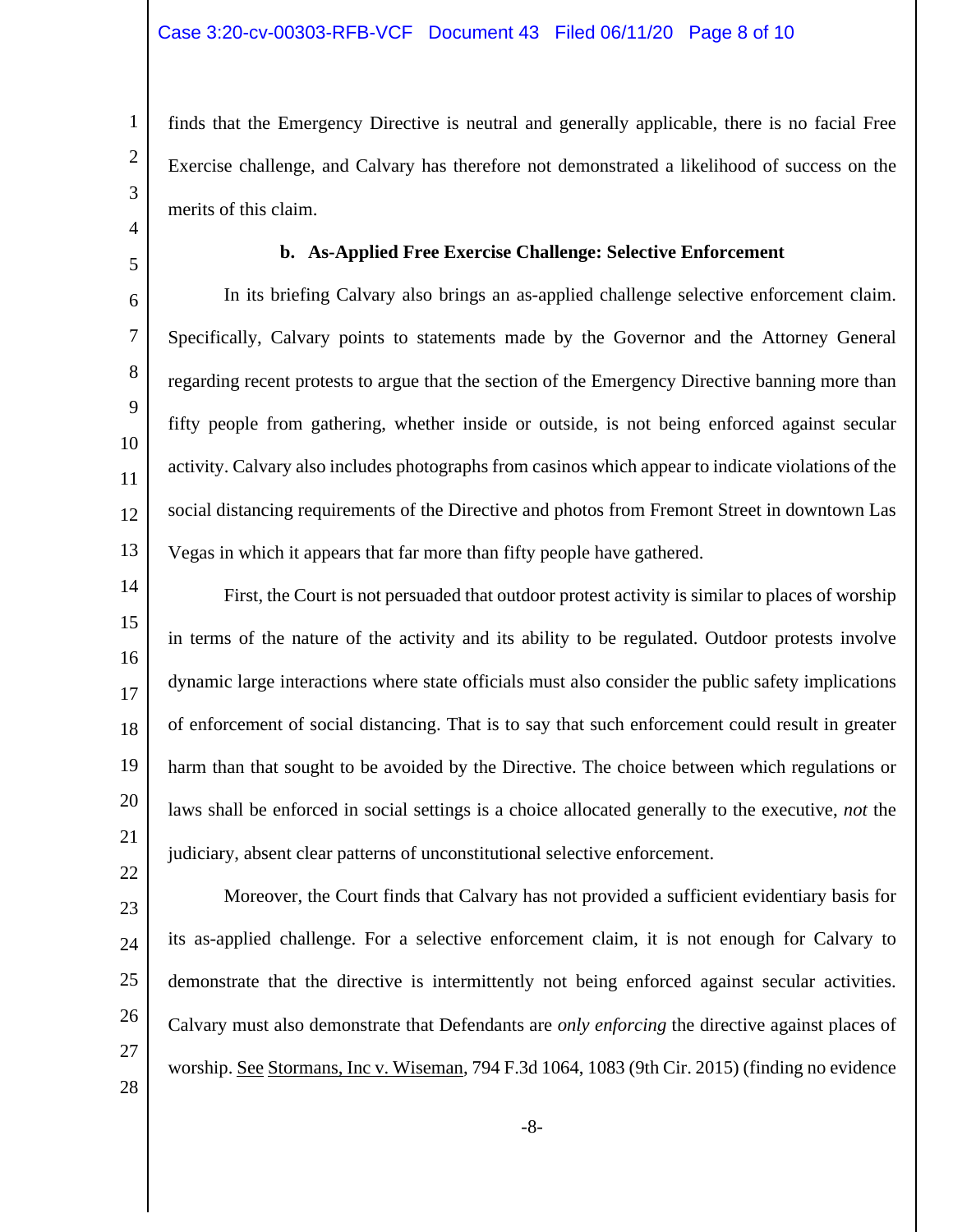### Case 3:20-cv-00303-RFB-VCF Document 43 Filed 06/11/20 Page 9 of 10

of selective enforcement against religiously affiliated pharmacies in enforcement of drug delivery rules). The Plaintiffs have not presented evidence of such a pattern of selective enforcement. While images of crowded casinos attached to its submission may raise a potential future issue of selective enforcement, the Court must have more evidence than this to find a likelihood of success on the merits of a selective enforcement claim.

 The Plaintiff's selective enforcement claim is premature. The story of the enforcement of these directives has yet to be written. Indeed, the primary official tasked with enforcing the Emergency Directive in Lyon County is the Lyon County Sheriff. Defendant Sheriff Frank Hunewill has indicated through counsel that he has no intention of using limited law enforcement resources to enforce the directive against Calvary or other places of worship. Calvary has presented no evidence indicating that it has been subject to actual enforcement by the Sheriff or any other law enforcement officer. Calvary therefore has not demonstrated a likelihood of success on the merits of its selective enforcement claim. If Calvary does in fact have evidence of selective enforcement against it, nothing in this order shall prohibit it from returning to the Court with that evidence and filing a new motion for a preliminary injunction.

/ / /

- 
- 
- 
- 
- 
- 
- 
- 

-9-